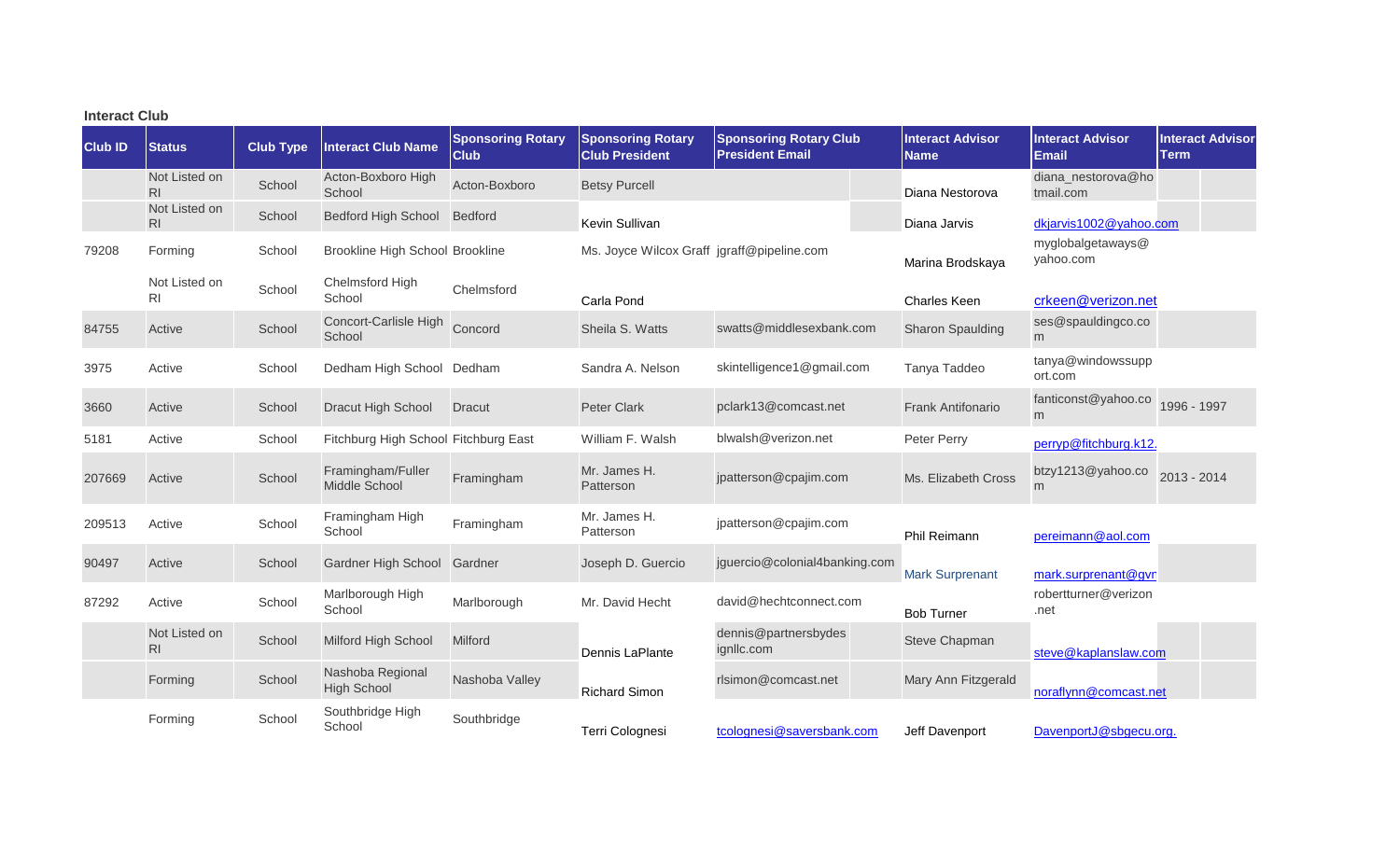|        | Forming | Community | Sturbridge/Brookfields Sturbridge/Brookfields |             |                         | Klaus Hachfield         | LaserKlaus@gmail.com |                               |
|--------|---------|-----------|-----------------------------------------------|-------------|-------------------------|-------------------------|----------------------|-------------------------------|
| 211600 | Active  | Community | Wellesley                                     | Wellesley   | <b>Mitchell Freeman</b> | joanmitch36@verizon.net | <b>Bob Anthony</b>   | rwa1645@gmail.com 2014 - 2015 |
| 59417  | Active  | School    | Westborough High<br>School                    | Westborough | William J. Domings      | wdomings@msn.com        | Jim O'Connor         | jo72149@verizon.net           |
| 57434  | Active  | School    | Weston & Weyland                              | Weston      | Jonathan White          |                         | Rob Mosher           | family.mosher@gmail.          |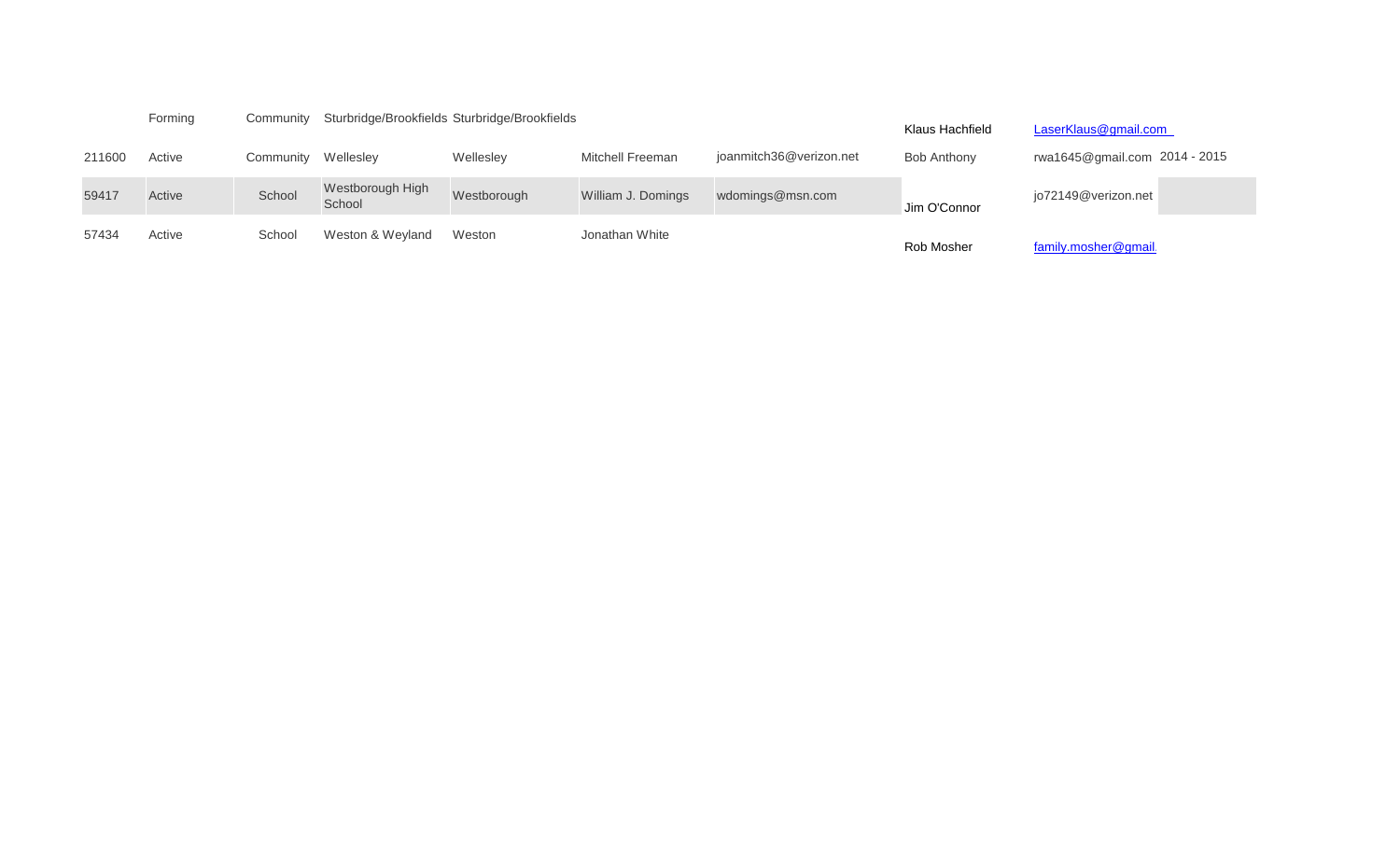| <b>Charter Date</b> | Organization<br><b>Date</b> |
|---------------------|-----------------------------|
|                     |                             |
|                     |                             |
|                     |                             |

09-Jan-2008 01-Sep-2007

| 17-Apr-2009 | 25-Mar-2009 |
|-------------|-------------|
| 10-Jul-1984 | 10-Jul-1984 |
| 01-Jun-1983 | 01-Jun-1983 |
| 26-Jun-1987 | 26-Jun-1987 |
| 22-Jul-2011 | 28-Apr-2011 |
| 15-Jan-2013 | 28-Nov-2012 |
| 12-Aug-2010 | 22-Oct-2009 |
| 06-Nov-2009 | 30-Oct-2009 |
|             |             |
|             |             |